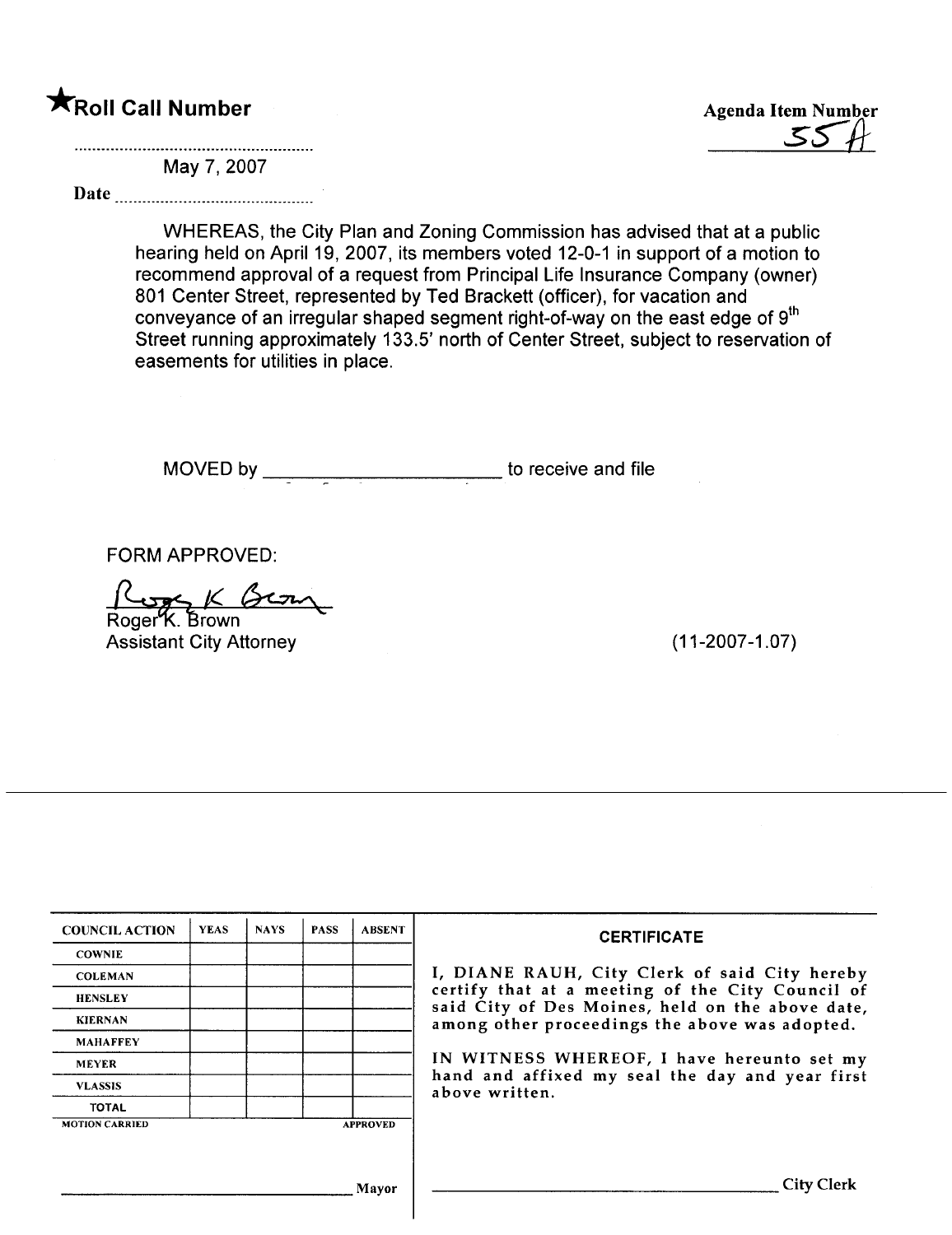| Request from Principal Life Insurance Company (owner) 801 Center Street,<br>represented by Ted Brackett (officer), for vacation and conveyance. |  |                          |          |              |  |                                                        |                   |                  | File #<br>11-2007-1.07                                                                                |
|-------------------------------------------------------------------------------------------------------------------------------------------------|--|--------------------------|----------|--------------|--|--------------------------------------------------------|-------------------|------------------|-------------------------------------------------------------------------------------------------------|
| <b>Description</b><br>of Action                                                                                                                 |  |                          |          |              |  | running approximately 133.5' north of Center Street.   |                   |                  | Vacate and convey an irregular shaped segment right-of-way on the east edge of 9 <sup>th</sup> Street |
| 2020 Community<br><b>Character Plan</b>                                                                                                         |  |                          |          |              |  | Downtown: High Density Residential/Limited Commercial. |                   |                  |                                                                                                       |
| Horizon 2025<br><b>Transportation Plan</b>                                                                                                      |  | No Planned Improvements. |          |              |  |                                                        |                   |                  |                                                                                                       |
| <b>Current Zoning District</b>                                                                                                                  |  |                          |          |              |  | "PUD" Planned Unit Development District.               |                   |                  |                                                                                                       |
| <b>Proposed Zoning District</b>                                                                                                                 |  |                          | N/A.     |              |  |                                                        |                   |                  |                                                                                                       |
| <b>Consent Card Responses</b><br>Inside Area<br>Outside Area                                                                                    |  |                          |          | In Favor     |  | Not In Favor<br>0                                      | Undetermined<br>0 |                  | % Opposition<br>N/A                                                                                   |
| <b>Plan and Zoning</b><br><b>Commission Action</b>                                                                                              |  | Denial                   | Approval | $12 - 0 - 1$ |  | Required 6/7 Vote of<br>the City Council               |                   | Yes<br><b>No</b> | N/A                                                                                                   |

# Principal Life Insurance Co. - 9th and Center Streets



 $11 - 2007 - 1.07$ 

 $551$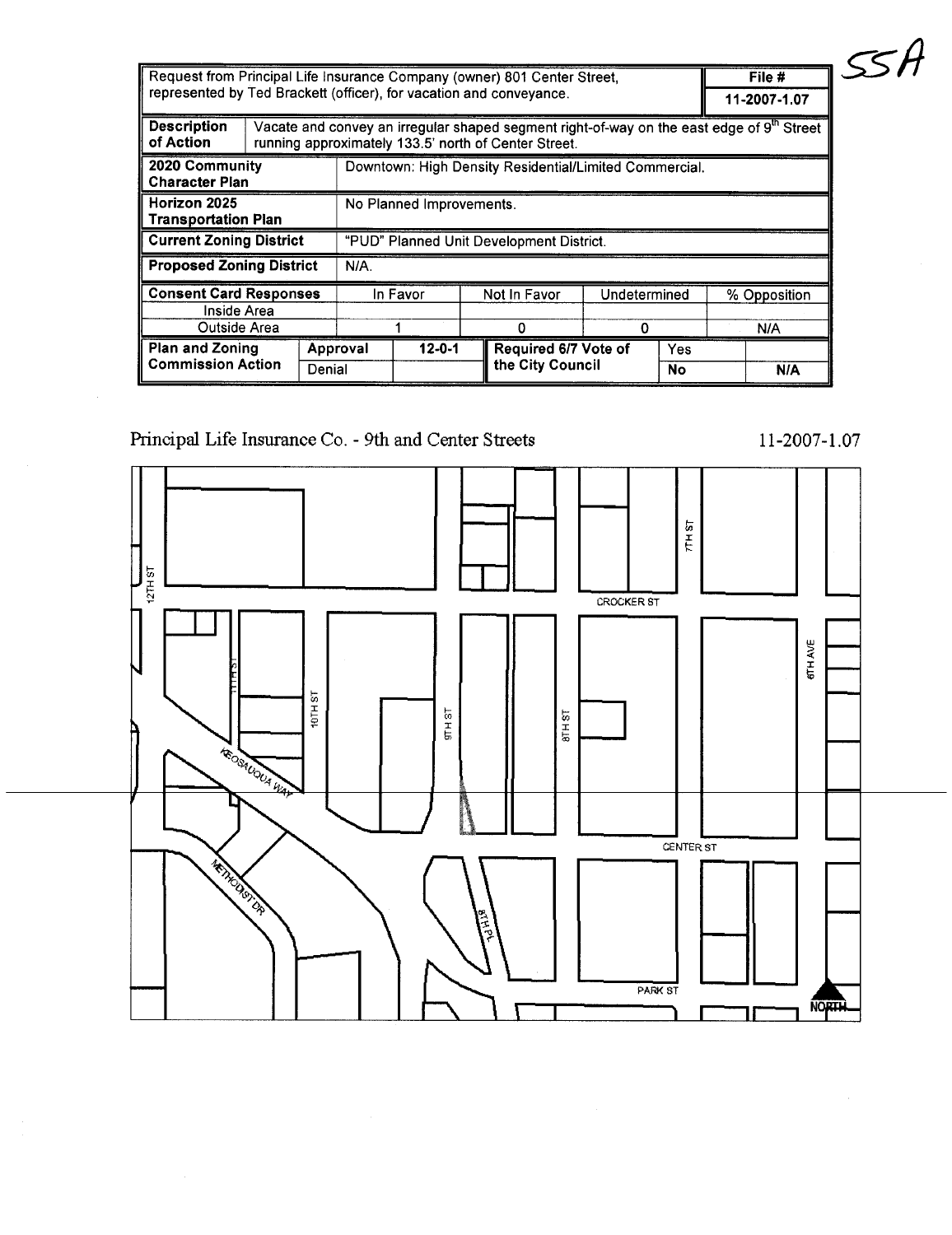May 7, 2007

 $55A$ 

Honorable Mayor and City Council City of Des Moines, Iowa

Members:

Communication from the City Plan and Zoning Commission advising that at their meeting held April 19, 2007, the following action was taken:

# COMMISSION RECOMMENDATION:

After public hearing, the members voted 12-0-1 as follows:

|                                                        | <b>Commission Action:</b>                                                                                                                                                                                                                                       | Yes | <b>Nays</b> | Pass | <b>Absent</b>                                                                                                                                                                                                                                                                                   |
|--------------------------------------------------------|-----------------------------------------------------------------------------------------------------------------------------------------------------------------------------------------------------------------------------------------------------------------|-----|-------------|------|-------------------------------------------------------------------------------------------------------------------------------------------------------------------------------------------------------------------------------------------------------------------------------------------------|
|                                                        | David Cupp                                                                                                                                                                                                                                                      |     |             |      | x                                                                                                                                                                                                                                                                                               |
|                                                        | <b>Shirley Daniels</b>                                                                                                                                                                                                                                          | X   |             |      |                                                                                                                                                                                                                                                                                                 |
|                                                        | Dann Flaherty                                                                                                                                                                                                                                                   | X   |             |      |                                                                                                                                                                                                                                                                                                 |
|                                                        | <b>Bruce Heilman</b>                                                                                                                                                                                                                                            | X   |             |      |                                                                                                                                                                                                                                                                                                 |
| CITY OF DES MOINES                                     | Jeffrey Johannsen                                                                                                                                                                                                                                               | X   |             |      |                                                                                                                                                                                                                                                                                                 |
|                                                        | Greg Jones                                                                                                                                                                                                                                                      | Χ   |             |      |                                                                                                                                                                                                                                                                                                 |
|                                                        | <b>Frances Koontz</b>                                                                                                                                                                                                                                           | Χ   |             |      |                                                                                                                                                                                                                                                                                                 |
| <b>CITY PLAN AND ZONING COMMISSION</b>                 | Kaye Lozier                                                                                                                                                                                                                                                     | X   |             |      |                                                                                                                                                                                                                                                                                                 |
| ARMORY BUILDING                                        | Jim Martin                                                                                                                                                                                                                                                      |     |             |      | X                                                                                                                                                                                                                                                                                               |
| 602 ROBERT D. RAY DRIVE<br>DES MOINES, IOWA 50309-1881 | <b>Brian Millard</b>                                                                                                                                                                                                                                            | X   |             |      |                                                                                                                                                                                                                                                                                                 |
| (515) 283-4182                                         | <b>Brook Rosenberg</b>                                                                                                                                                                                                                                          |     |             | X    |                                                                                                                                                                                                                                                                                                 |
| ALL-AMERICA CITY                                       | <b>Mike Simonson</b>                                                                                                                                                                                                                                            | Х   |             |      |                                                                                                                                                                                                                                                                                                 |
| 1949, 1976, 1981<br>2003                               | <b>Kent Sovern</b>                                                                                                                                                                                                                                              | Χ   |             |      |                                                                                                                                                                                                                                                                                                 |
|                                                        | <b>Tim Urban</b>                                                                                                                                                                                                                                                | Χ   |             |      |                                                                                                                                                                                                                                                                                                 |
|                                                        | <b>Marc Wallace</b>                                                                                                                                                                                                                                             | X   |             |      |                                                                                                                                                                                                                                                                                                 |
|                                                        | APPROVAL of a request from Principal Life Insurance Company (owner) 801<br>utilities in place.                                                                                                                                                                  |     |             |      | Center Street, represented by Ted Brackett (officer), for vacation and conveyance<br>of an irregular shaped segment right-of-way on the east edge of 9 <sup>th</sup> Street running<br>approximately 133.5' north of Center Street, subject to reservation of easements for<br>$(11-2007-1.07)$ |
|                                                        | <b>Written Responses</b><br>1 In Favor<br>0 In Opposition<br>STAFF RECOMMENDATION AND BASIS FOR APPROVAL<br>Staff recommends approval of the requested vacation and conveyance subject to<br>reservation of easements for utilities in place.<br>$\sim 10^{11}$ |     |             |      | $\sim 1000$ km s $^{-1}$                                                                                                                                                                                                                                                                        |
|                                                        |                                                                                                                                                                                                                                                                 |     |             |      |                                                                                                                                                                                                                                                                                                 |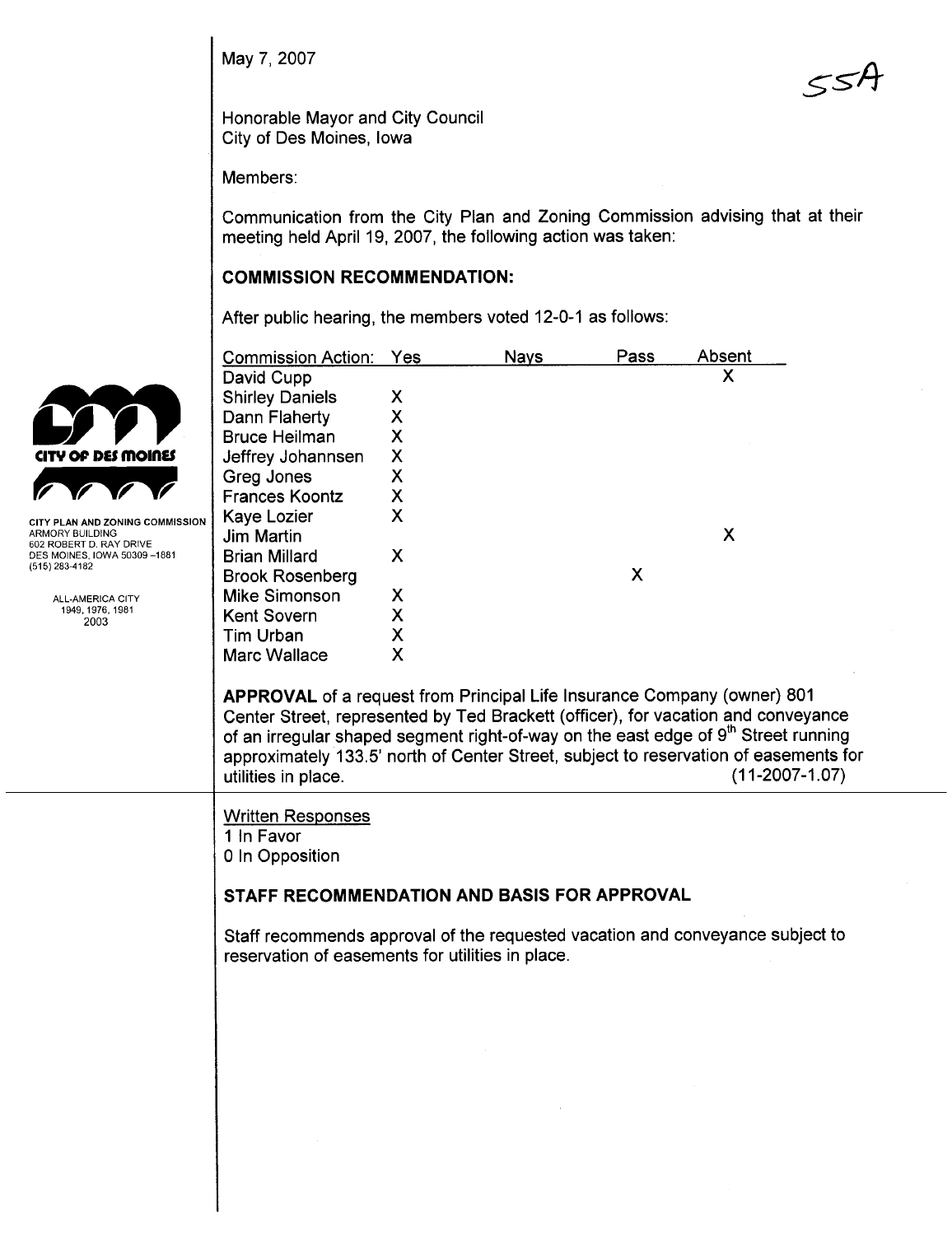### STAFF REPORT

### i. GENERAL INFORMATION

- 1. Purpose of Request: The applicant is requesting vacation and conveyance of the excess right-of-way to assemble with adjoining property for redevelopment as a surface off-street parking lot.
- 2. Size of Site: 2,752 square feet.
- 3. Existing Zoning (site): "PUD" Planned Unit Development.
- 4. Existing Land Use (site): Open space.
- 5. Adjacent Land Use and Zoning:

North - "PUD", Uses are off-street parking and vacant land.

South - "C-3A", Use is off-street parking.

East - "PUD", Use is off-street parking.

West- "C-2", Use is Premier Credit Union.

- 6. General Neighborhood/Area Land Uses: The subject property is located at the northern edge of the Downtown Central Business District core, north of the Principal campus.
- 7. Applicable Recognized Neighborhood(s): Downtown Neighborhood Association.
- 8. Relevant Zoning History: Rezoned to "PUD" for "Hillside" Development on September 26, 1994. Amended to allow for surface off-street parking on December 17, 2001.
- 9. 2020 Community Character Land Use Plan Designation: Downtown High Density Residential/Limited CommerciaL.
- 10. Applicable Regulations: The Commission reviews all proposals to vacate land dedicated for a specific public purpose, such as for streets and parks, to determine whether the land is still needed for such purpose or may be released (vacated) for other use. The recommendation of the Commission is forwarded to the City CounciL.

# II. ADDITIONAL APPLICABLE INFORMATION

- 1. Utilties: Mid-American has identified underground electrical facilities for street lighting with the segment of right-of-way. There is also public storm sewer within the segment of right-of-way. Staff recommends reservation of easements for all utilities in place.
- 2. Traffic/Street System: The subject segment is an excess portion of  $9<sup>th</sup>$  Street remaining after the reconfiguration of the intersection at  $9<sup>th</sup>$  Street and Center Street.

# SUMMARY OF DISCUSSION

There was no one in the audience to speak on this item.

Tim Urban: Moved, as part of the Consent Agenda, to approve the requested vacation and conveyance subject to reservation of easements for utilities in place.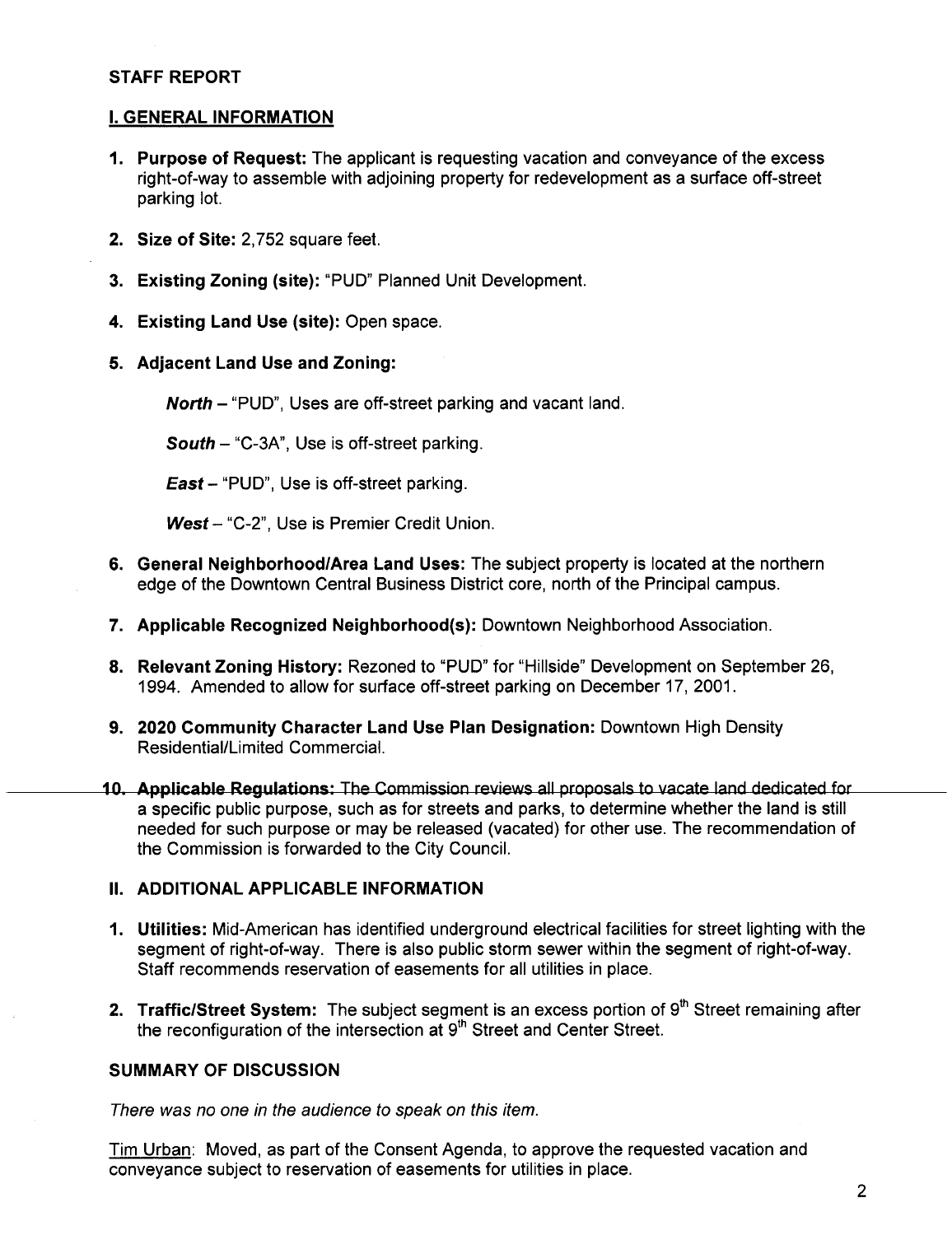Respectfully submitted,

 $C$   $i \neq M$   $\rightarrow$ 

Erik Lundy, AICP  $\qquad \qquad \, U~$ Erik Lundy, AICP<br>Senior Planner

EML:dfa

Attachment